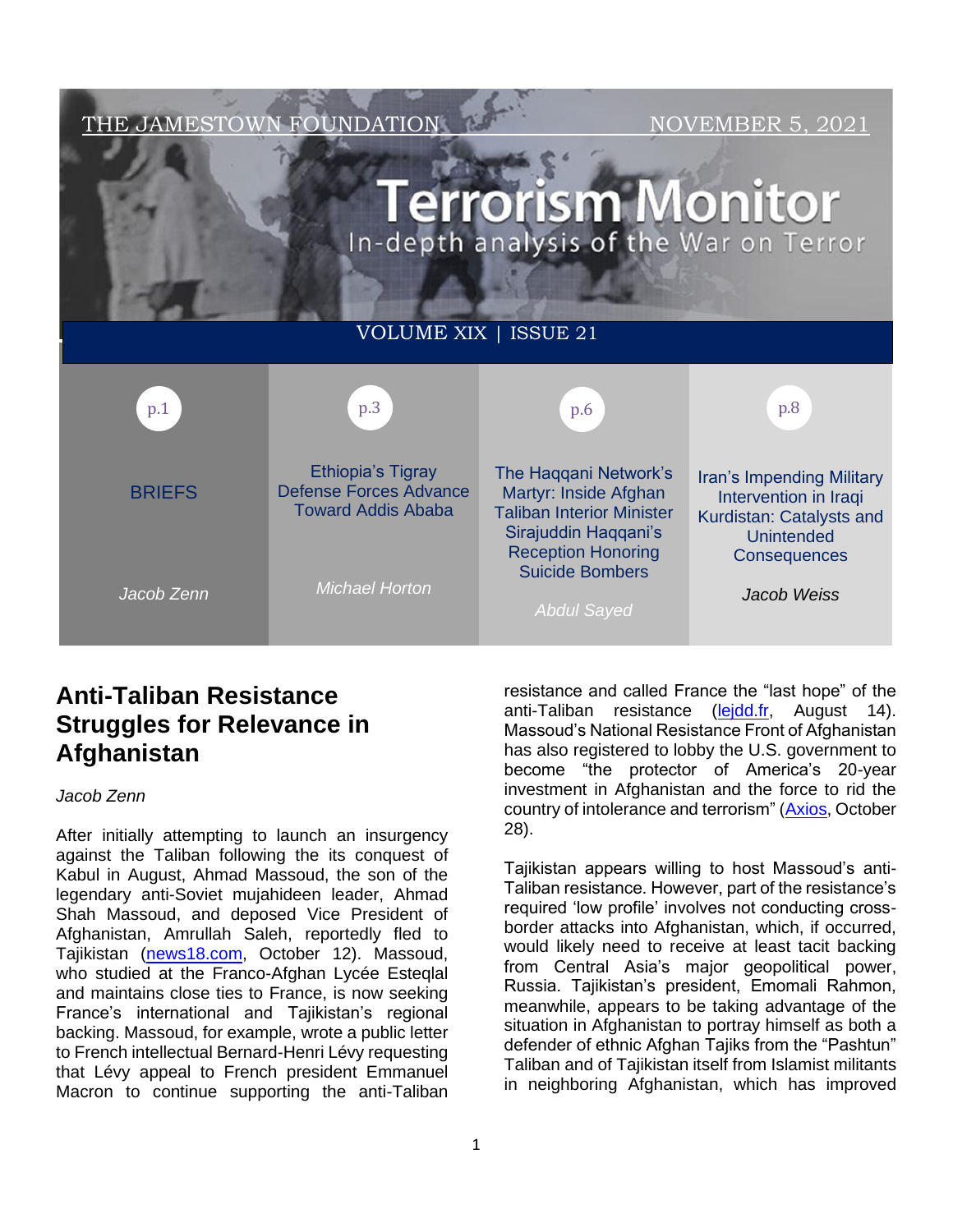Rahmon's popularity domestically [\(france24.com,](https://www.france24.com/en/asia-pacific/20211004-afghan-resistance-has-sanctuary-in-tajikistan-but-fighting-taliban-a-non-viable-prospect) April 10).

Without any military force on the ground, Massoud's efforts within Afghanistan are confined to diplomatic negotiations with the Taliban. However, in mid-October Tajikistan was willing to host talks between Massoud and the Taliban, but, unsurprisingly, the Taliban did not send any representatives [\(rferl.org,](https://www.rferl.org/a/tajikistan-masud-talks-taliban/31507572.html) October 13). Pakistan has nonetheless appeared to take on the role of promising Tajikistan that it will work to bring Afghans, including Pashtuns, Tajiks, and other minorities, together [\(tribune.com.pk,](https://tribune.com.pk/story/2320850/pm-imran-president-rahmon-to-bring-taliban-tajiks-closer-fawad) September 18). As a result, Tajikistan would have no need to support an anti-Taliban resistance, such as Massoud's, to protect Afghan Tajiks.

If there were any other potential lifeline for the anti-Taliban resistance, it would ironically be Islamic State in Khorasan Province (ISKP). Although ISKP's harsh vision of sharia law stands in full contradiction to Massoud's promotion of democracy and religious tolerance, ISKP's own insurgency against the Taliban is picking up pace and disrupting the Taliban's efforts to stabilize Afghanistan and establish full control of the country (Terrorism [Monitor,](https://jamestown.org/program/briefs-10-22/) October 20). Should the Taliban become mired in its own counter-insurgency against ISKP, it will have diminished resources and legitimacy, which could provide an opening for Massoud's anti-Taliban resistance to reconstitute itself in areas where support for the Taliban is relatively weak, such as Panjshir or Badakhshan, the latter of which borders Tajikistan.

A remaining question would be whether any foreign countries would offer Massoud's loyalists any military support, clandestine or otherwise, to make the Taliban wage a counter-insurgency on two fronts: against ISKP and Massoud's loyalists. Moreover, while Massoud's anti-Taliban resistance and ISKP would never become former allies, supporters of the former in France have acknowledged that ISKP has a number of Tajik fighters, and that both see the Taliban as their enemy and want revenge against the Taliban [\(Twitter.com/@AL\\_HAQo,](https://twitter.com/AL_HAQ0/status/1445017827040182277) October 4). The anti-Taliban resistance and ISKP therefore will not cooperate, but the success of one could ultimately lead to greater success of the other vis-à-vis the Taliban.

*Jacob Zenn is the Editor of Terrorism Monitor.*

# **Islamic State in Khorasan Province's Insurgency Against the Taliban Consolidates in Nangarhar and Beyond**

### *Jacob Zenn*

Although the Islamic State in Khorasan Province (ISKP)'s newest primary enemy is the Taliban, the group continues to settle scores against its old enemy: the former U.S.-backed Afghan government and its allies. Abdul Rahman Mawin, for example, was a human rights activist from Laghman who had been working in Jalalabad city, Nangarhar Province until his assassination on October 12 while driving his car (aa.com.tr, October 12). ISKP soon after claimed the assassination, accusing Mawin of being loyal to the now deposed Afghan government (Twitter.com/@natsecjeff, October 13).

Killings in Nangarhar, similar to that of Mawin's, have become commonplace as the province spirals into increasing violence. Just before his assassination, a woman was found shot to death in Nangarhar and an ISKP judge was assassinated, with the former presumably by ISKP for violating its sharia codes and the latter presumably by the Taliban (pajhwok.com, October 11). The tit-for-tat violence between ISKP and the Taliban had been escalating in Nangarhar, including an ISKP roadside bombing that killed Qari Fayaz, who was the deputy district governor for Nagarhar's Rodat District (Twitter.com/@AfghanAnalyst2, October 9). The following day Taliban social media accounts indicated that a 500-strong Taliban force would be deployed to Nangarhar to combat ISKP (Twitter.com/@AfghanAnalyst2, October 10). Despite this, ISKP attacks against the Taliban continued, including with ISKP assassinating a Taliban "intelligence officer" in Jalalabad, Nangarhar on October 30 (Twitter.com/@Natsecjeff, October 30).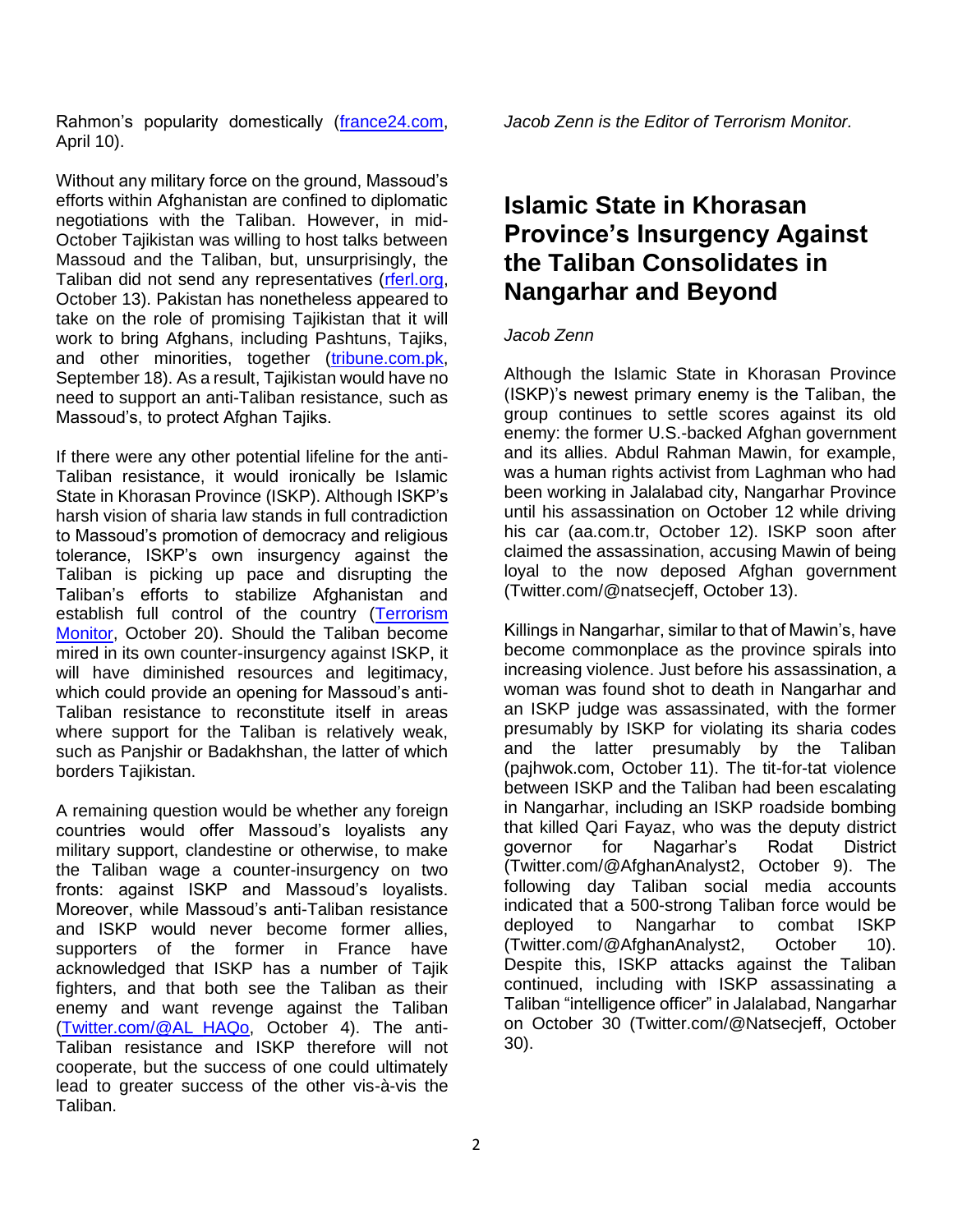The escalating conflict in Nangarhar between ISKP and the Taliban comes amid the Taliban's announcement that it will not cooperate with the U.S. to counter ISKP (thehindu.com, October 9). Nevertheless, the Taliban is proving incapable of containing ISKP in Nangarhar. For example, from mid-September to mid-October, ISKP had conducted nearly 30 attacks in Nangarhar, with virtually all directed against the Taliban with the exception of Mawin, which represents an expansion to attacking civilians as well (Twitter.com/@abdsayedd, October 13). In an ironic twist, the Taliban, which had once made U.S. soldiers fearful of venturing out in Afghan towns, has itself now ordered fighters to not go out once it becomes dark in Nangarhar ostensibly for fear of ISKP ambushes (Twitter.com/@sahibzadaPTM, October 11).

Beyond Nangarhar, ISKP is also challenging the Taliban more broadly with its narratives. ISKP, for example, claimed a suicide bombing at a mosque in Kunduz, northern Afghanistan on October 8, which killed more than 40 people (aljazeera.com, October 8). The attacker was an Uighur from China, and ISKP pointed out in its claim that the Taliban was cooperating with China (opindia.com, October 9). Not only did this attack expose the Taliban's duplicity for allying with Uighur jihadists' enemy in the Chinese government and demonstrate that ISKP could attack the Taliban from Nangarhar, to Kabul, to Kunduz, but it also undermined the Taliban's claim that it could protect Afghan minorities, such as Shias, who worshipped at that mosque in Kunduz. ISKP's subsequent attack on another Shia Mosque in the Taliban's heartland of Kandahar on October 15, which killed around 60 people, only further served to undermine the Taliban's narrative of securing Afghanistan and even its home city (aljazeera.com, October 16).

ISKP's attacks against the Taliban in Nangarhar and against minorities and civilians elsewhere in Afghanistan are revealing that Taliban control over Afghanistan remains tenuous. The Taliban is likely to face a growing insurgency from ISKP due to the Taliban's diplomacy with countries like China and its embracing of 'infidel' Shia minorities as fellow Afghans. These developments will become the ideological fodder for ISKP to accuse the Taliban itself of becoming just another 'infidel' occupier

similar to the accusations used by the Taliban against the United States during its stay in Afghanistan. ISKP will try to capitalize off these efforts by using its sophisticated social media apparatus to message these claims, photographs, and videos. This could be sufficient for ISKP to recruit more extremist defectors away from the Taliban, and will certainly weaken the Taliban's anti-ISKP insurgency in Nangarhar and beyond.

*Jacob Zenn is the Editor of Terrorism Monitor.*

# **Ethiopia's Tigray Defense Forces Advance Toward Addis Ababa**

## *Michael Horton*

Ethiopia's Tigray Defense Forces (TDF) are carrying out yet another successful counter-offensive against the Ethiopian National Defense Force (ENDF) and its allies. The current counter-offensive, which is coordinated with the Oromo Liberation Army (OLA), may result in the fall of the government of Ethiopian Prime Minister Abiy Ahmed and the fragmentation of Ethiopia.

In early October, Abiy Ahmed and his government launched an ill-advised offensive on TDF positions in the northern districts of the Amhara region [\(TRT](https://www.trtworld.com/africa/ethiopia-launches-fresh-offensive-against-tigray-rebels-in-amhara-reports-50611)  [World,](https://www.trtworld.com/africa/ethiopia-launches-fresh-offensive-against-tigray-rebels-in-amhara-reports-50611) October 9). This offensive was meant to expel the TDF from the Amhara region and force its fighters to retreat within the borders of the Tigray region. The government-backed offensive incorporated elements of the ENDF and regional militias, namely ethnic-based militias from the Amhara region.

Despite an aerial bombing campaign as well as the use of newly acquired drones, the governmentbacked offensive failed to force the TDF to retreat from its positions in the Amhara region [\(ORYX,](https://www.oryxspioenkop.com/2021/10/uae-combat-drones-break-cover-in.html) October 5). Instead, the TDF, which launched a similar counter-offensive in June, maneuvered around, behind, and through the ENDF and militia positions and provoked a disorderly retreat. The retreat allowed TDF forces to rapidly move south toward the towns of Dessie and Kombolcha, which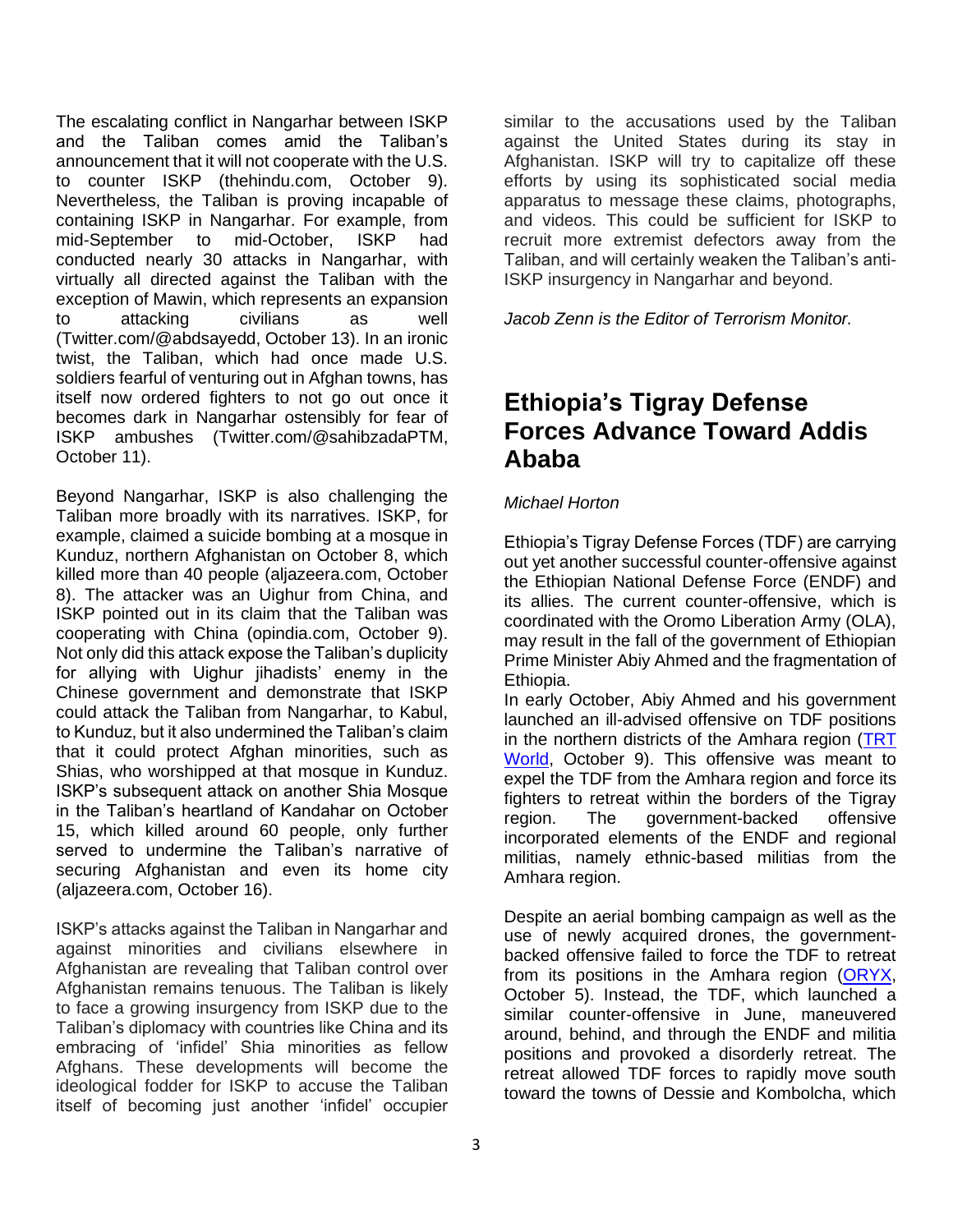they claim to have captured on October 30 and 31, respectively [\(Al-Jazeera,](https://www.aljazeera.com/news/2021/10/31/ethiopian-forces-fight-to-retake-strategic-city-as-rebels-advance) October 31). Both Dessie and Kombolcha are on the A2, a major road that leads to the Ethiopian capital of Addis Ababa, roughly 200 miles to the southwest. On November 2, Abiy Ahmed's government announced a sweeping state of emergency and called on all residents of Addis Ababa to register their weapons and prepare to defend the city [\(Addis Standard,](https://addisstandard.com/update-details-of-ethiopias-state-of-emergency-proclamation/) November 2).

### **The TDF: A Formidable Foe**

The TDF's senior officers draw on decades of experience with traditional and guerrilla warfare. Its military leadership, which includes former general officers from within the ENDF, is keenly aware of the weaknesses of the ENDF and its attendant militias. These weaknesses include poorly defined chains of command and a pronounced lack of coordination between the ENDF and the militias, a problem that has worsened over the last four months. The ENDF also depends on heavy weapons and fixed positions that are not suited to the terrain or insurgent warfare.

In contrast, the TDF relies on small, well-trained, and lightly armed units that can quickly cover large amounts of ground. These units, which are the eyes, ears, and tip of the spear for the TDF, operate independently, infiltrate enemy lines and positions, and launch hit and run attacks. These attacks frequently cause ENDF soldiers, most of whom are conscripts from other ethnic regions, to abandon their positions. The TDF also uses these units to soften up ENDF formations and sever supply routes ahead of deploying their mainline soldiers against hardened positions. [1]

These tactics were previously used by the TDF in its June counter-offensive against the ENDF and ethnic militias. That counter-offensive resulted in the TDF retaking the capital of the Tigray region, Mekelle [\(Addis Standard,](https://addisstandard.com/news-update-tigrayan-forces-take-over-capital-mekelle-fed-gov-accepts-interim-admins-call-for-unilateral-ceasefire/) June 28). The TDF continued to retake and capture new territory in July when its forces moved into northern Amhara and the Afar region. Rather than adapt to the TDF's tactics and learn from previous mistakes, the ENDF and the government of Abiy Ahmed persisted in utilizing the same failed tactics that they had previously used: massed frontal assaults on the far nimbler TDF. The only change the ENDF appeared to make was the

use of more drones in an attempt to track and target TDF leaders and elite units.

At the same time, the Abiy Ahmed government ratcheted up anti-Tigrayan rhetoric. In July, Abiy Ahmed, despite being a Nobel Peace Prize winner in 2019, referred to Tigrayans as "Ethiopia's cancer" [\(All Africa,](https://allafrica.com/stories/202107190826.html) July 19). This kind of rhetoric, along with a deadly blockade of the landlocked Tigray region, worked to drive TDF fighters forward. For the TDF, failure on the battlefield would mean that many of their families starve [\(Ethiopia Insight,](https://www.ethiopia-insight.com/2021/02/18/the-looming-famine-in-tigray/) February 18).

In contrast, ENDF soldiers are conscripted from multiple ethnic regions and lack the esprit de corps and determined leadership that the TDF enjoys. Many of the soldiers—the recent conscripts—do not share a common language and are from distant parts of Ethiopia. The conscripts and recruits suffer from poor training, low or non-existent pay, and an untrusted officer corps. The TDF, whose leadership, officers, and non-commissioned officers (NCOs) possess knowledge of the inner workings of the ENDF, have taken advantage of all these weaknesses. At the same time, the TDF maintains high levels of discipline within its ranks and its leadership is careful to ensure that POWs and fleeing soldiers are well-treated by its forces [\(Al-](https://www.aljazeera.com/news/2021/7/10/what-next-ethiopia-tigray-war)[Jazeera,](https://www.aljazeera.com/news/2021/7/10/what-next-ethiopia-tigray-war) July 10). This is not to say that the TDF and allied forces have not committed abuses; however, the TDF leadership understands how important the psychological and moral components are to winning an insurgency.

### **Will Addis Ababa Fall?**

The rapid advance of the TDF southward indicates that the ENDF is broken as an effective fighting force. Further, the Ethiopian Air Force (ETAF), one of the most capable in East Africa, has failed to provide consistent air support for the retreating ENDF. It is likely that this lack of support is an early indicator of splits within the armed forces and Abiy Ahmed's government. [2] With adequate air support, the ENDF and allied militias should have been able to stop the TDF's headlong rush south. Instead, the ENDF continues to retreat south and west toward the capital. Much of the ENDF's heavy weaponry and thousands of soldiers have been captured or stranded behind what are now enemy lines.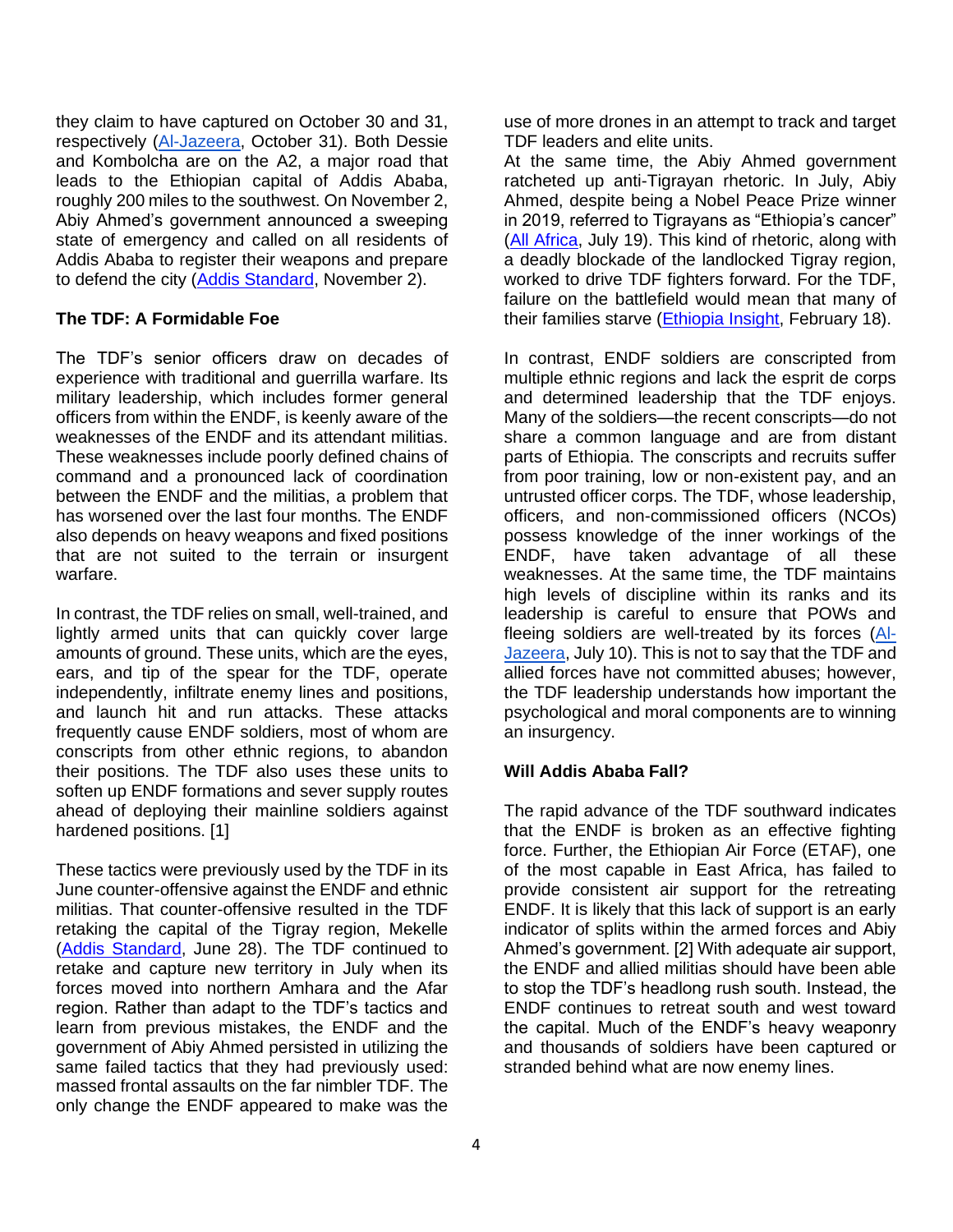Most worrying for Abiy Ahmed's government is the fact that the TDF has linked up with the OLA south of the town of Kombolcha. The OLA broadly supports self-determination for the Oromo people. The Abiy Ahmed government's attempt to dismantle Ethiopia's ethnic federalism reinvigorated the OLA. While there is plenty of bad blood between the TDF and the OLA, the two groups still managed to announce an alliance in August 2021 [\(Ethiopia](https://www.ethiopia-insight.com/2021/09/02/tplf-ola-alliance-is-a-prelude-to-tigrays-secession/)  [Insight,](https://www.ethiopia-insight.com/2021/09/02/tplf-ola-alliance-is-a-prelude-to-tigrays-secession/) September 2).

Concurrent with the TDF's advances south, the OLA has captured territory northeast and northwest of Addis Ababa [\(Somali Guardian,](https://somaliguardian.com/news/africa/ethiopia-declares-state-of-emergency-as-tigray-forces-advance-towards-capital/) November 2). OLA forces currently operate less than forty miles northwest of Addis Ababa. [3] The OLA has also moved to secure southern sections of the A2 road in what appears to be close coordination with the TDF. A majority of the ENDF conscripts and recruits are Oromo, which is the largest ethnic group in Ethiopia. The OLA does and will encourage Oromo ENDF soldiers to desert and defect. The rates of desertion and defection will increase as both the OLA and TDF exert more pressure on what remains of the ENDF.

If the ENDF and Amhara militias do not stop the TDF and OLA advance along the southern A2, Addis Ababa could be overrun within days or, at most, weeks. At the same time, the ENDF must also contend with increased OLA activity to the west, northwest, and south of the capital. The TDF uses small teams of advance units to conduct reconnaissance deep within enemy territory. Given the alliance between the OLA and TDF, it is likely that TDF units are operating south of the city where critical military facilities are located, such as the airbase at Bishoftu.

### **Future Outlook**

Barring a negotiated settlement, the future of Ethiopia as a unified state looks grim. The window for negotiations with the TDF and its political arm has probably closed. The TDF knows that the ENDF is a spent force and that it must push forward at all costs. The decision of Abiy Ahmed's government to pursue a punitive war in Tigray left the TDF with few choices but to fight. The threat of famine and the rhetoric that gestures toward ethnic cleansing foster an intense clarity of purpose. The coming days and weeks will be critical to determining Ethiopia's future as a unified state.

Unlike in 1991, when the Tigrayan People's Liberation Front (TPLF) helped oust Mengitsu Haile Mariam, the TDF and its political arm do not enjoy widespread goodwill. Ethnic tensions across Ethiopia are at a breaking point. Global food inflation and a moribund economy will further aggravate ethnic and regional tensions. Without negotiations between all warring parties, Ethiopia will face years of instability as competing ethnic and political groups attempt to carve up what was once a unified state. As the anchor state in the Horn of Africa, prolonged instability in Ethiopia will have a profound impact on the countries that make up the Horn of Africa.

*Michael Horton is a fellow for Arabian Affairs at The Jamestown Foundation. Horton has completed indepth field-based studies on a range of subjects and issues related to security and development in the Middle East and Africa for the public and private sectors. He has briefed senior members of the U.S. National Security Council, the U.S. State Department, the British Foreign Ministry, British Ministry of Defense, as well as members of the British Parliament and U.S. Congress.* 

#### **Notes**

[1] Author interviews with multiple analysts based in the region, November 2021.

[2] Author interview with an in-country analyst, October 2021.

[3] Author interview with an in-country analyst, November 2021.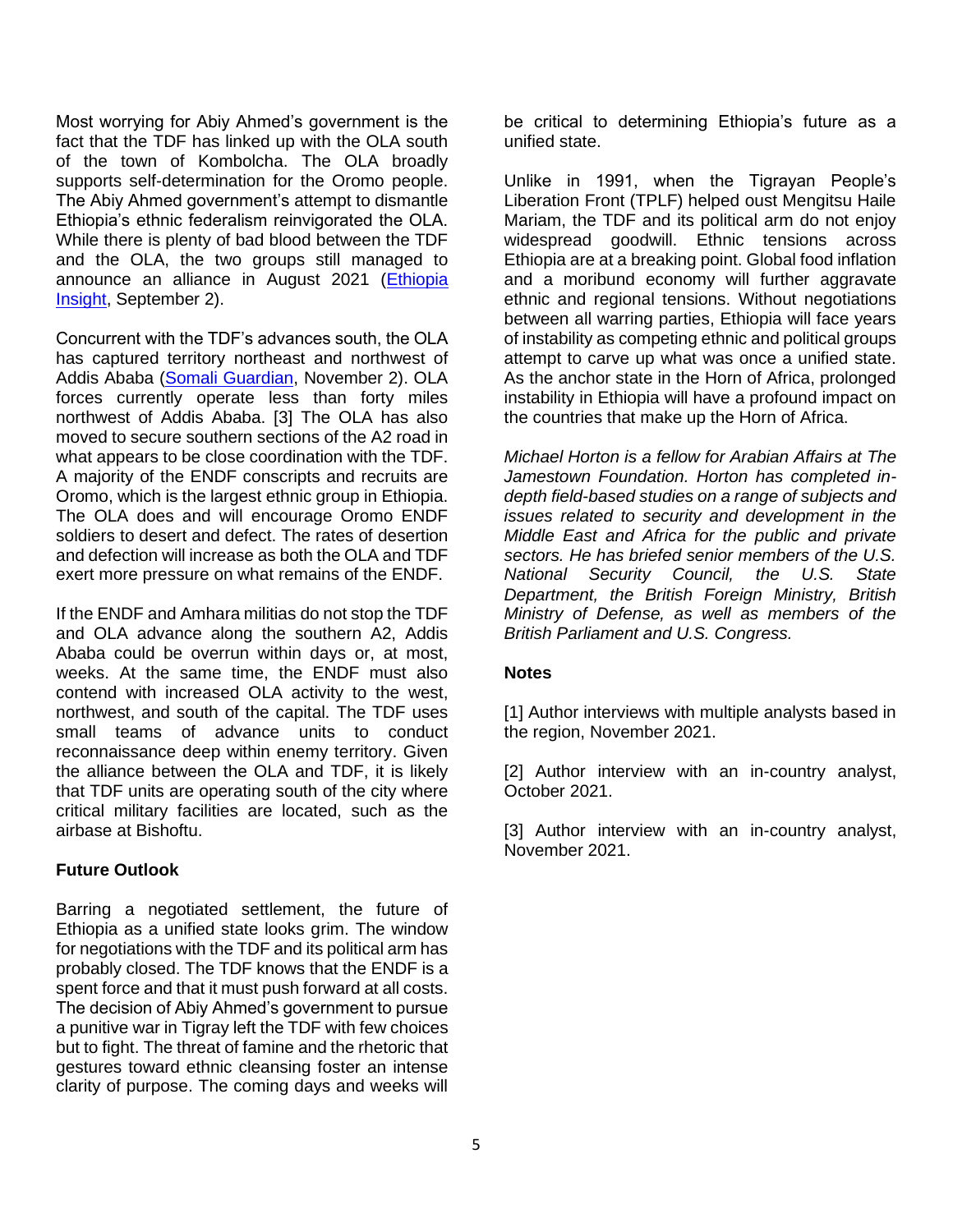# **The Haqqani Network's Martyr: Inside Afghan Taliban Interior Minister Sirajuddin Haqqani's Reception Honoring Suicide Bombers**

### *Abdul Sayed*

The Taliban Interior Minister, Sirajuddin Haqqani, hosted a large reception for the heirs and families of hundreds of Taliban suicide bombers in the five-star Inter-Continental hotel in Kabul on October 19 [\(RFE/RL,](https://gandhara.rferl.org/a/taliban-praises-suicide-bombers-haqqani/31519391.html) October 19). [1] This first ever public appearance for Haqqani also involved praise for the Taliban's jihadist victory against the U.S. and its allies, and for the sacrifices of these suicide bombers. Haqqani further touched on the history of suicide attacks in Afghanistan and explained how his group, the Taliban's most powerful faction called the "Haqqani Network," commenced suicide attacks after 9/11. Lastly, Haqqani emphasized to the reception's participants that the success of the Taliban government came at the cost of the blood of these martyrs. He then urged everyone to strive to preserve the Taliban government and solve all challenges facing it. This article summarizes the content and significance of the video of this reception, which reveals that the Haqqani Network under Sirajuddin introduced the tactic of suicide bombings in Afghanistan with al-Qaeda support, which caused devastating affects to the U.S. and its allies.

### **Sirajuddin Haqqani and the Decisive Role of Suicide Attacks in Afghanistan**

Sirajuddin Haqqani, known as "Khalifa Saib" (the successor) in Taliban circles, is not only the Taliban's Interim Cabinet's Interior Minister, but also the Taliban's deputy supreme leader and former military chief. He now leads the Taliban's Haqqani Network, which is named after his father, Jalaluddin Haqqani [\(Militant Leadership Monitor,](https://jamestown.org/brief/sirajuddin-haqqani-pakistans-sword-arm-and-strategic-asset-in-afghanistan/) October 6). The latter was a senior Afghan jihadist commander in the war against the Soviet occupation of Afghanistan in the 1980s. The Haqqani family joined the Taliban after the latter's emergence in the mid-1990s. After 9/11, Haqqani took control of the

Haqqani Network when his father suffered from serious health issues. The Haqqani Network then turned its strongholds in Waziristan, Pakistan into the most enduring safe haven for al-Qaeda fighters, who took shelter there after the U.S. invasion of Afghanistan in October 2001. Haqqani is one of the five Taliban commanders on the U.S.' Most Wanted list with a \$10 million bounty on him. The other four on the Most Wanted list also belong to the Haqqani Network, including Haqqani's brother, uncle, and brother-in-law, who each have a \$5 million reward for their capture.

In the reception video, Haqqani stated that the resistance against the U.S. and its allies at the beginning was seen as a futile and dangerous mission. Critics, for example, would warn the Taliban that defeating the U.S. was beyond the realm of possibilities. He added that the massive propaganda exaggerating the U.S.' advanced military technologies had made any victory against the U.S. seem hopeless, but the sacrifices of the suicide bombers and their attacks were a "gift from God" that falsified all such claims and played a decisive role in the jihadist victory against the U.S. and its allies in Afghanistan.

### **The First Haqqani Network Suicide Bomber and Silence about Al-Qaeda**

Haqqani also narrated the account of the first suicide attack in Afghanistan after the U.S. invasion, which targeted the German forces' convoy in Kabul in June 2003. He stated that his group facilitated this attack although it was planned by "others." He was silent on details about these "others," who, according to him, established the foundation for suicide attacks in Afghanistan and taught the tactic to the Haqqani Network, but it is a well-established fact that these "others" were none other than al-Qaeda. The al-Qaeda *as-Sahab* media wing documentary entitled "Winds of Paradis-1," for example, was released in July 2007 and included details about this first suicide attack in Afghanistan by al-Qaeda member, Abdul Rahman al-Najdi from Riyadh, Saudi Arabia [\(As-](https://archive.org/details/assahabe28093thewindsofparadise1)[Sahab,](https://archive.org/details/assahabe28093thewindsofparadise1) July 2007). Al-Najdi was trained in the 1990s at al-Qaeda's al-Farooq camp in Afghanistan and, according to a declassified U.S. court document, al-Qaeda senior military commander, Abdul Hadi al-Iraqi, funded and planned al-Najdi's attack [2].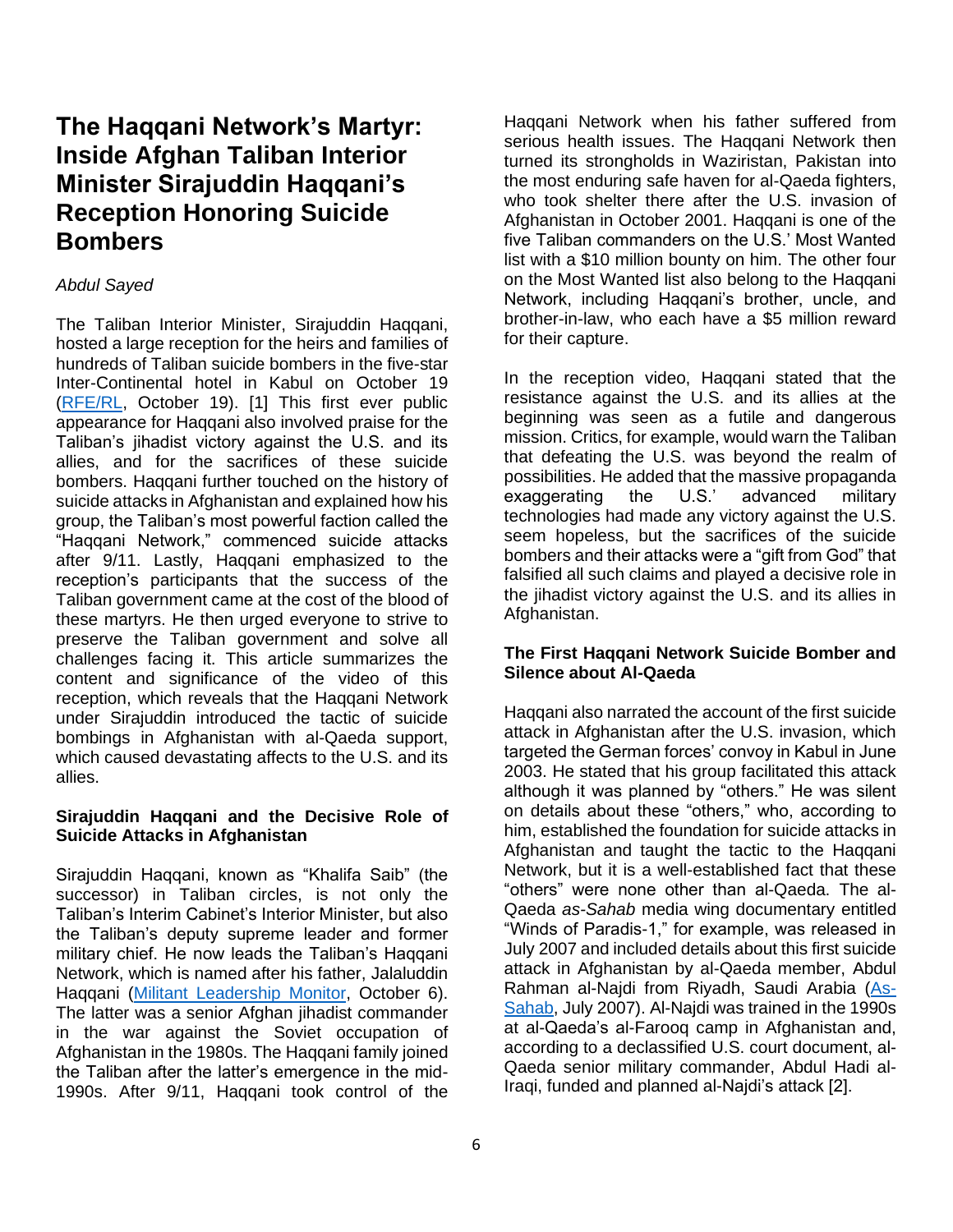The Haqqani Network's silence on al-Qaeda's role in introducing this crucial "jihadist technology" to the Haqqani Network might remain a question for many. Al-Qaeda might have been expected to deserve a special tribute for guiding the jihadists in Afghanistan who began using this tactic. However, the Haqqani Network's silence may be intended to hide the relationship of the Taliban to al-Qaeda. Since the peace talks with the U.S. in Doha in 2020, the Taliban leadership has been focusing on denying any connection to al-Qaeda or foreign fighters and has alleged for diplomatic reasons that they no longer remain in Afghanistan, although this has not been true [\(Militant Leadership Monitor,](https://jamestown.org/program/al-qaeda-confirms-the-killing-of-its-indian-amir-the-rise-and-secret-fall-of-shaikh-asim-umar/) September 2021).

### **Tributes to Badruddin Haqqani and Suicide Bombers' Families**

Haqqani explained that with the increasing number of suicide bombers approaching him to conduct suicide attacks, he set up a separate brigade for suicide operations and appointed his brother, Badruddin Haqqani, to be in charge. He also narrated several suicide bombers' stories, which showed that he was also directly involved in those attacks. The Haqqani Network's suicide attack brigade was named after Badruddin and became known as the "Badri Brigade" after Badruddin was killed in a U.S. drone strike in August 2012 in the tribal region of North Waziristan, Pakistan, which borders Afghanistan [\(Dawn,](about:blank) August 25, 2012). Haqqani added that he himself had survived several drone strikes and noted that the Badri Brigade eventually trained 150 suicide bombers to carry out suicide attacks.

In his address to the families of the suicide bombers, Haqqani stated that he feels highly indebted to them because they sacrificed their beloved sons for restoring Taliban control in Afghanistan. He apologized to the families about not being able to fulfil his wish to meet them years ago because time and security constraints prevented him. However, he noted that it was inevitable that such a day would come when he could meet them all. He promised two special rewards for the families of suicide bombers: first, the issuing of special certificates to guarantee them a special protocol for travel across the country; and, secondly, the allocation of land for their houses. He told the reception audience that these rewards

are not solely for the Badri Brigade suicide bombers, but also for the families of every suicide bomber who carried suicide attacks for the Taliban.

Haqqani also explained to these families that although no one in his family carried out a suicide attack, he takes pride that his brother Badruddin met a similar death as the suicide bombers. He noted that the drone strike had caused Badruddin's body to resemble the bodies of the suicide bombers he trained because Badruddin's body was untraceable after the attack. In fact, only a portion of his chest was ever found.

## **Conclusion**

This video of the reception reveals that the Sirajuddin Haqqani played a central role in the rise and expansion of the Haqqani Network since 9/11, although he only became its formal chief in 2018 when his father passed away. Secondly, it reveals that Haqqani and the Haqqani Network have deep roots with al-Qaeda, although he kept silent on it. Lastly, it is notable that Haqqani also showed concern about the Taliban's signature weapon of suicide bombings being used by its rival, the Islamic State in Khurasan Province (ISKP), against the Taliban itself. The most recent example validating Haqqani's concern is the November 2 multiple suicide bomber attack in Kabul, which killed a senior Taliban commander among nearly 20 other people [\(Al-Jazeera,](https://www.aljazeera.com/news/2021/11/2/two-large-blasts-in-afghanistans-capital-kabul-at-waz) November 2).

*Abdul Sayed has a master's degree in political science from Lund University, Sweden, and is now an independent researcher focused on jihadism and the Af-Pak region. He's on Twitter at: @abdsayedd*

### **Notes**

[1] The reception video was released on October 20, 2021 on the Taliban Ministry of Interior's Telegram channel.

[2] See the Rewards for Justice website profiles on Sirajuddin Haqqani and his brother Aziz Haqqani, uncle Khalil Haqqani, brother-in-law Yahya Haqqani and his senior commander Abdul Rauf Zakir: [https://rewardsforjustice.net/english/most](https://rewardsforjustice.net/english/most-wanted/south-and-central-asia.html)[wanted/south-and-central-asia.html](https://rewardsforjustice.net/english/most-wanted/south-and-central-asia.html)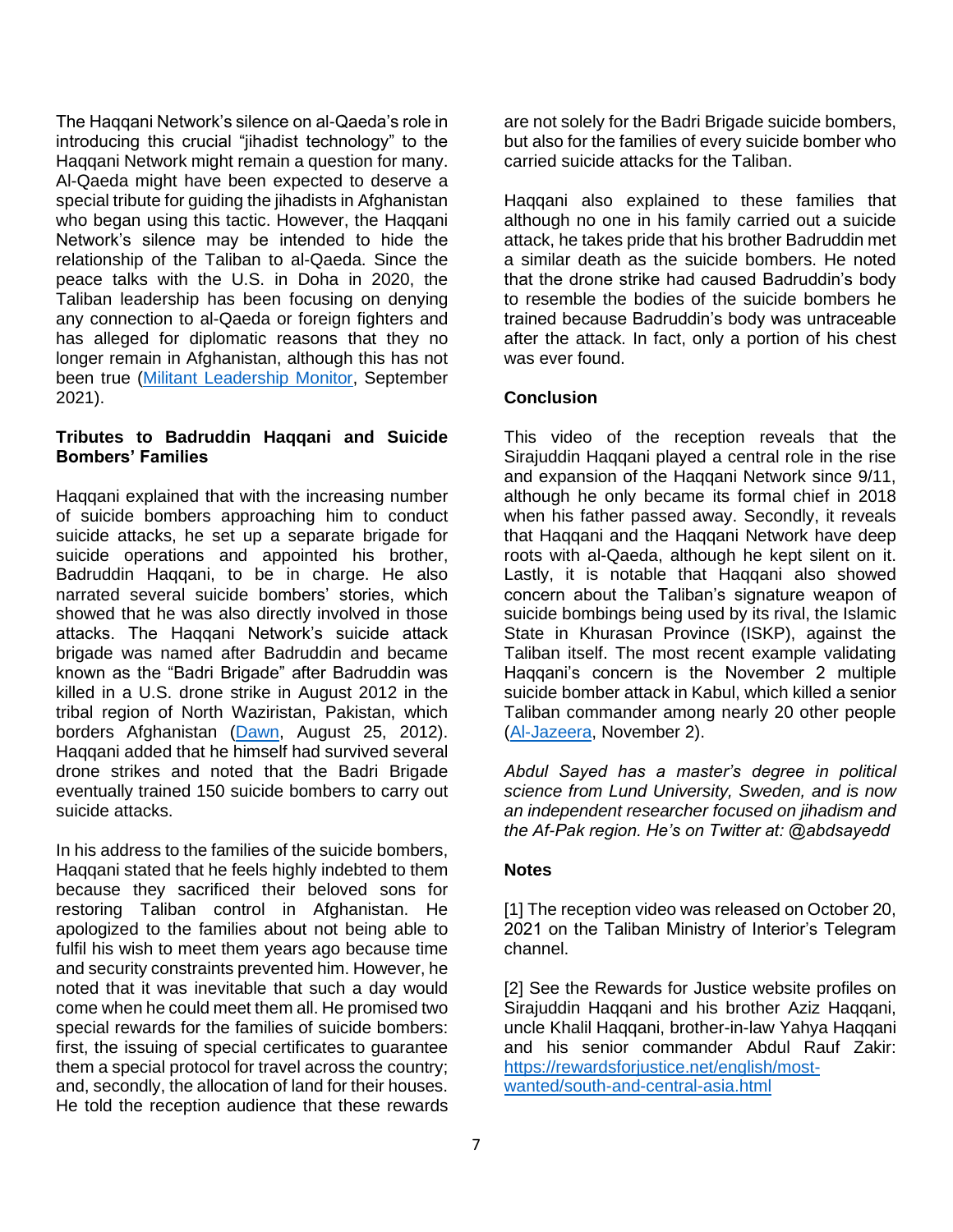[3] Charge sheet against Abdul Hadi al-Iraqi, US court document, dated February 3, 2014.

# **Iran's Impending Military Intervention in Iraqi Kurdistan: Catalysts and Unintended Consequences**

#### *Jacob Weiss*

The Iranian Foreign Ministry warned on October 4 that its "strategic patience" with what it described as anti-Iranian terrorist groups operating in the Iraqi Kurdistan region had come to an end [\(Pars Today,](https://parstoday.com/en/news/iran-i154326-iran_says_) October 5). The remarks followed threats by both Iran's top military commander, Mohammad Bagheri, and minister of intelligence, Esmaeil Khatib, of intensified Iranian military activity in Iraqi Kurdistan if the Kurdistan Regional Government (KRG) and Iraqi government continued to refuse to confront these anti-Iran groups [\(Tehran Times,](https://www.tehrantimes.com/news/465453/Tehran-vows-tough-response-against-U-S-Israeli-bases-in-Iraqi) September 25).

In recent years, Turkey has also intensified its military presence in northern Iraq to target the Kurdistan Workers' Party (PKK) by establishing up to 40 military bases and pushing its buffer zone deeper into KRG territory [\(The New Arab,](https://english.alaraby.co.uk/analysis/how-turkey-building-buffer-zone-iraqi-kurdistan) June 18). [1] Compared to this, Iran's military footprint in Iraqi Kurdistan has remained low-profile. However, with Iran now mimicking the "either you do it, or we will" rhetoric used by Turkish President Recep Tayyip Erdogan regarding Turkey's extensive military operations against the PKK, it appears that Iran could be laying the groundwork for a similar largescale military intervention of its own in KRG territory [\(Shafaq,](https://shafaq.com/en/Iraq-News/Erdogan-If-the-United-Nations-does-not-clean-up-Makhmur-camp-we-will-do-so) June 2).

### **Contextualizing Iran's Kurdish Conflict**

The Iranian threats came after a notable escalation in cross-border hostilities between the Iranian military and the Kurdistan Democratic Party of Iran (KDPI), an Iranian Kurdish political and militant group. In August, the KDPI accused the Iranian Revolutionary Guard Corps (IRGC) of assassinating a senior party member in Erbil [\(Rudaw,](https://www.rudaw.net/english/middleeast/iran/070820212) August 7). The Zagros Eagles, a militant group linked to the

KDPI that operates in Iran, subsequently shot an official from Iran's Basij paramilitary force in Kurdishpopulated Mahabad, Iran on August 25 [\(Rudaw,](https://www.rudaw.net/english/middleeast/iran/29082021) August 30). The Iranian military then escalated tensions by targeting KDPI militants with drone strikes in the Sidakan and Choman areas of Erbil province on September 9, prior to launching multiple drones, mortar, and airstrike attacks on Iranian-Iraqi border zones, which continued sporadically throughout September [\(Rudaw,](https://www.rudaw.net/english/kurdistan/09092021) September 9).

Like Turkey, Iran has fought to suppress Kurdish militant insurgencies throughout its modern history. As the oldest surviving Iranian Kurdish militant and political group seeking greater autonomy for Iran's roughly ten million Kurds, the KDPI took advantage of the chaos that ensued during the Islamic Revolution of 1979 to briefly carve out a degree of autonomy in Mahabad and other Kurdish majority areas in West Iran. [2] However, this period of shortlived autonomy ended after former Supreme Leader Ayatollah Ruhollah Khomeini declared jihad against the KDPI, causing a large IRGC military offensive in 1980 which led to the re-establishment of Iranian government control. [3]

The KDPI waged guerrilla warfare against Iran intermittently throughout the 1980s, before the group relocated to Erbil's Koysinjaq district in Iraqi Kurdistan, and later announced a ceasefire in 1996. [4] However, following increased Iranian repression of its Kurdish minority, the KDPI announced in March 2016 that it was giving up its two-decade ceasefire with the Iranian government [\(Al-Monitor,](https://www.al-monitor.com/originals/2016/07/iran-kurdish-party-attack-irgc.html) July 1, 2016).

### **Iran's Lack of Influence in Iraqi Kurdistan**

While the KRG'S Kurdistan Democratic Party (KDP) has regularly criticized the PKK and demanded it leave the Kurdistan region, the KRG leadership has not attempted to exercise the same pressure on the KDPI. Following the escalation of Iranian military operations targeting the KDPI in September, KRG officials called upon the Federal Iraqi authorities to respond to Iran's bombings rather than condemn the KDPI itself [\(Al-Arabiya,](https://www.alarabiya.net/arab-and-world/iraq/2021/09/20/%D9%82%D8%A7%D8%AF%D8%A9-%D9%83%D8%B1%D8%AF%D8%B3%D8%AA%D8%A7%D9%86-%D8%A7%D9%84%D8%B9%D8%B1%D8%A7%D9%82-%D9%8A%D8%B7%D8%A7%D9%84%D8%A8%D9%88%D9%86-%D8%A8%D8%BA%D8%AF%D8%A7%D8%AF-%D8%A8%D9%85%D9%88%D8%A7%D8%AC%D9%87%D8%A9-%D8%A7%D9%84%D8%AA%D9%87%D8%AF%D9%8A%D8%AF-%D8%A7%D9%84%D8%A7%D9%8A%D8%B1%D8%A7%D9%86%D9%8A) September 20). If Iran's escalation of military activity had been aimed at increasing KDP pressure on the KDPI, the most it achieved was condemnation from the Kurdish ambassador in Iran of unspecified "activities" that led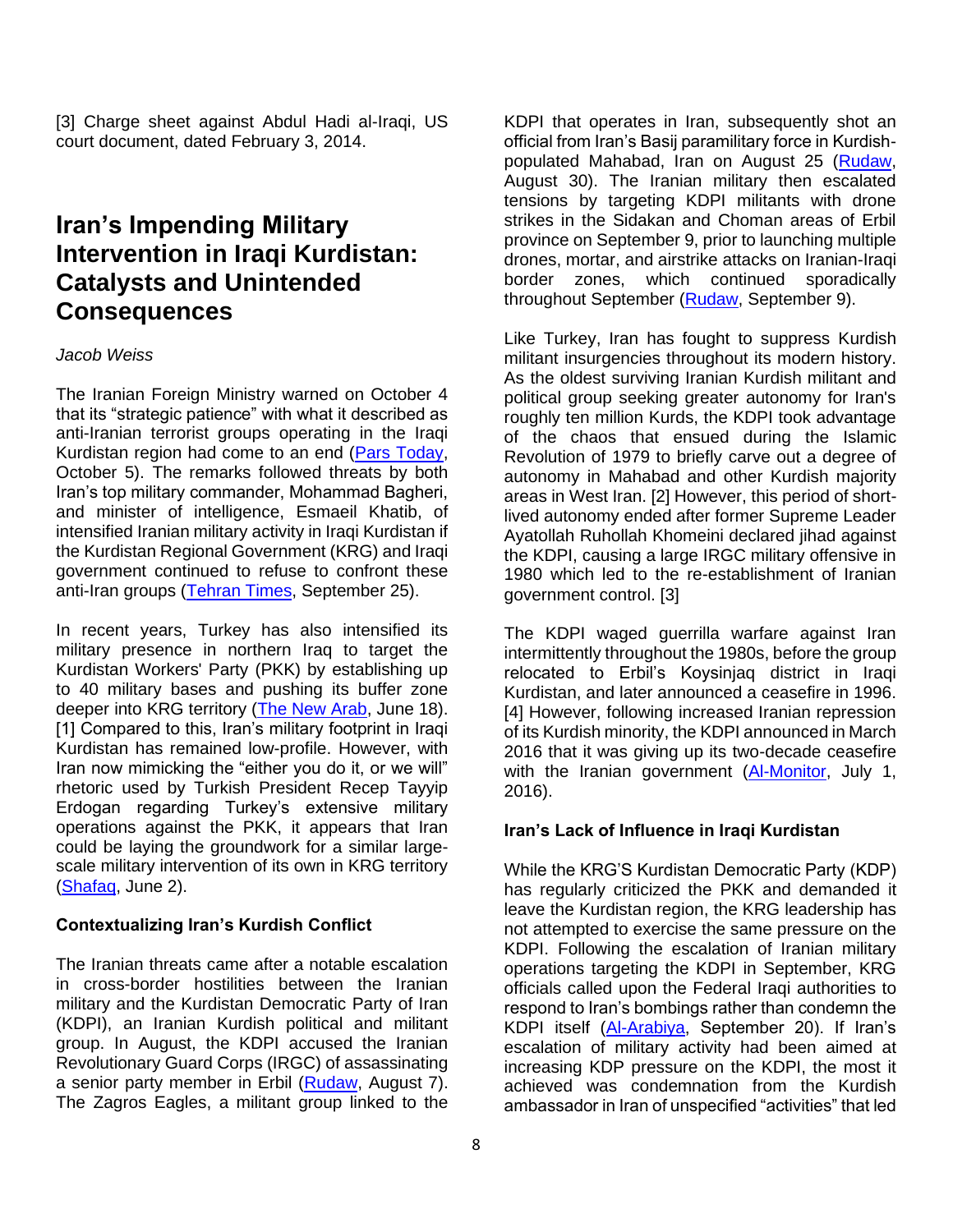to the Iranian military retaliation [\(VOA,](https://www.voanews.com/a/iran-ups-pressure-on-kurdish-rebels/6242941.html) September 23).

Compared to the PKK, the relative laxity of the KDP in its dealings with the KDPI highlights Iran's limited influence in the Kurdistan region relative to Turkey. While economic relations with Turkey, including the exportation of oil from Erbil to Europe via Turkey, are vital to the KRG, internationally sanctioned Iran is a far less economically attractive partner. [5] The desire to maintain strong economic relations with Turkey has contributed to Turkey's success in pressuring the KDP to facilitate Turkey's ongoing military operations against the PKK. [6] Economic relations with Iran are not as economically central to the KRG, and Iran has been forced to wield influence indirectly through Baghdad, using the militant and political organizations it formed and embedded in the Iraqi federal state as a conduit [\(Terrorism](https://jamestown.org/program/irans-resistance-axis-rattled-by-divisions-asaib-ahl-al-haqs-leader-rejects-the-ceasefire-in-iraq/)  [Monitor,](https://jamestown.org/program/irans-resistance-axis-rattled-by-divisions-asaib-ahl-al-haqs-leader-rejects-the-ceasefire-in-iraq/) February 12).

The KDP is also constrained by domestic opinion to move against the KDPI. The KDP has faced a PKK media campaign criticizing its relationship with Turkey, with the KDP accused of facilitating the Turkish killing of Kurds [\(ANHA,](https://hawarnews.com/en/haber/who-prepared-ground-for-attack-on-gar-h22853.html) February 12). If the KDP were to expel or disarm the KDPI in order to appease Iran, accusations that the greater Kurdish struggle for autonomy had been betrayed would multiply, and potentially influence KDP's domestic support base. The KDP itself is also unlikely to have forgotten how Iranian-backed proxies embedded in the Iraqi state security institution, the Popular Mobilization Units (PMU), seized control of Kirkuk alongside the Iraqi army from the KDP's Peshmerga in 2017. Therefore, the KDP is reluctant to move against the KDPI and contribute to furthering Iran's strategic interests, whether that be in Iran or Iraq.

### **Iran Attempts to Link KDPI to Its Regional Rivals**

With Iran aware that it cannot force the KPD to move against the KDPI, statements by Iranian officials over recent months reflect an attempt to prepare both domestic and international audiences for further unilateral Iranian military intervention against the KDPI. For its domestic audience, Iran has increasingly linked its localized conflict with Kurdish militant groups to its self-proclaimed global struggle against the anti-Islamic US-Israeli axis. On September 9, before launching the first of its drone

attacks against the KDPI in Erbil province, the IRGC posted a Quran verse calling to "fight the disbelievers" [\(IRGC Twitter,](https://twitter.com/Sepah_FA/status/1435864074387169286) September 9). [7]

The weeks that followed saw Iranian officials, while never mentioning the KDPI by name, claim that Iranian military activities were a crushing response to counter-revolutionary and terrorist groups organized by the intelligence services of hostile foreign powers [\(The National News,](https://www.thenationalnews.com/mena/iraq/2021/09/20/iran-shells-kurdish-insurgents-in-iraq/) September 20). Ali Shamkhani, the Secretary of Iran's Supreme Security Council, linked the increased movement of terrorist groups in the Iraqi Kurdistan region to the alleged new U.S. National Security doctrine in the region [\(Mehr News Agency,](https://en.mehrnews.com/news/178567/Shamkhani-calls-on-Iraq-PM-to-expel-terrorist-groups-from-KRG) September 12). Iranian General Mohammad Bagheri then directly accused the U.S. of supporting Kurdish militant groups and holding secret meetings at al-Harir air Base in Erbil [\(al-Monitor,](https://www.al-monitor.com/originals/2021/09/are-iranian-threats-escalate-iraqi-kurdistan-more-hot-air) September 22). Unlike in Turkey, Iran's conflict with Kurdish separatist groups has always been seen as a much more peripheral issue. By labeling the KDPI as disbelievers and promoting the narrative of U.S.-KDPI links, Iran seeks to recontextualize its suppression of the Kurdish insurgency in a form that would be more relevant to Iran's domestic audience.

Meanwhile, for an international audience, Iranian officials on several occasions appealed to Iran's legal right to secure borders and the KRG's alleged breach of international law for allowing terrorist groups to receive military training to attack Tehran[\(Press TV,](https://www.presstv.ir/Detail/2021/10/06/667955/Commander-Iran-deal-hostile-groups-bordering-countries) October 6). By anonymizing the KDPI, Iran hopes that the international community will show the same nonchalance towards Iran's greater military activity in the region as the international community has shown towards Turkey's military activities in northern Syria and Iraq. [8]

## **Iranian Intervention in Iraqi Kurdistan: Opportunities and Risks**

Iran's goals in Iraqi Kurdistan have remained constant over the past decade: secure Iran's borders from Iranian Kurdish militants, force the withdrawal of U.S. forces, and maintain access to Syria. Iranianaligned PMU proxies have achieved the latter by controlling border crossings and strategic locations from the Iran-Iraq border through Federal Iraq to the Syrian border. [9] Likewise, with the U.S. confirming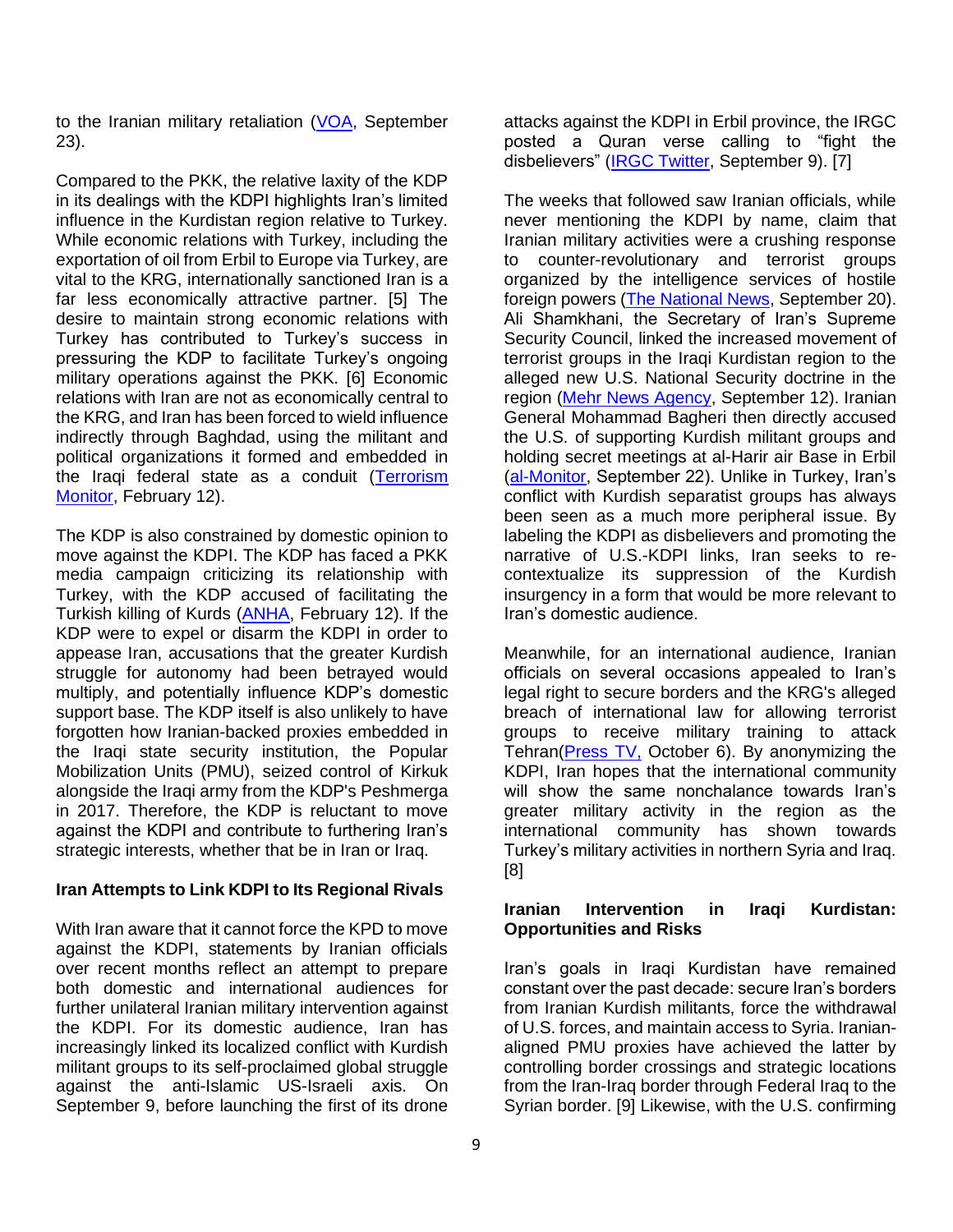plans to withdraw all remaining combat troops from Iraq, Iran's attention can now focus on border security [\(Al-Jazeera,](https://www.aljazeera.com/news/2021/7/26/biden-kadhimi-seal-agreement-to-end-us-combat-mission-in-iraq) July 27). The concern over Iran's borders has been amplified following the Taliban's victory in Afghanistan in August and increased tensions with Azerbaijan in October. Iran knows that its PMU proxies would be too stretched to launch an offensive against the KDPI while maintaining their current territorial control that facilitates access to Syria. Additionally, with Muqtada al-Sadr becoming the main winner of the Iraqi parliamentary elections on October 10, overstretching PMU resources could strategically backfire. Al-Sadr has already indicated that he would seek to return total state control over the use of armed force in Iraq, thereby casting doubt over the future of the Iranian-aligned militias in the PMUs [\(Hamdi Malik Twitter,](https://twitter.com/HamdiAMalik/status/1447674752202678272) October 11). These concerns make the use of Iran's own armed forces in Iraqi Kurdistan more pertinent.

For a successful military intervention in Iraqi Kurdistan, Iran could seek to replicate Turkey's military activities in the region. Turkey has reduced PKK cross-border capabilities through its 35–40 kilometer buffer zone and its many military bases throughout the region. There is already some evidence that Iran has begun establishing a direct military presence in Iraqi Kurdistan. In September, local Kurdish officials claimed that Iran de-facto annexed the peak of the Cheekha Dar mountain in northern Erbil province to build a military outpost [\(Rudaw,](https://www.rudaw.net/english/kurdistan/29092021) September 29).

However, it is not clear if Iran could escalate its military activity against the KDPI without threatening the delicate balance of alliances it maintains in the region. Through the PKK aligned Sinjar Resistance Units (YBS), which joined the PMU in 2017, Iran is currently in an indirect alliance with the PKK. This alliance has been vital in maintaining Iranian influence through the PMU in Sinjar, which came under threat after the November 2020 Sinjar Agreement between Federal Iraq and the KRG, which aimed, and has so far failed, to re-establish Federal Iraqi control [\(Terrorism Monitor,](https://www.google.com/search?q=Terrorism+Monitor+Sinjar&oq=Terrorism+Monitor+Sinjar&aqs=chrome..69i57.3659j1j4&sourceid=chrome&ie=UTF-8) December 17, 2020). Sinjar is important for Iran because it diversifies Iran's routes into Syria. Likewise, the PKK has benefitted from PMU clout throughout 2021 when Turkey threatened to launch military

operations against the PKK in Sinjar [\(Terrorism](https://jamestown.org/program/iranian-backed-iraqi-militias-deter-turkish-intervention-in-sinjar/)  [Monitor,](https://jamestown.org/program/iranian-backed-iraqi-militias-deter-turkish-intervention-in-sinjar/) July 16).

Iran's alliance with the PKK could be threatened by Iranian escalation against Iranian Kurdish militancy. If an Iranian military intervention were to eradicate the KDPI, then it would only be a matter of time before Iran eventually turns on the PKK-aligned Kurdistan Free Life Party (PJAK) that operates in roughly the same area as the KDPI. This would directly threaten the political and military alliance that the PKK has built with Kurdish militias from Syria, Iraq, and Iran, including PJAK, Syrian Kurdish Democratic Union Party (PYD), and YBS but not Shia militias, and thereby undermining the PKK's overall reach and operational capability. [10] Therefore, significant Iranian military action in Iraqi Kurdistan would likely encourage the PKK to rethink its alliance with Iran, which could have the unintended consequence of threatening Iran's influence in Sinjar.

*Jacob Lees Weiss is an analyst specializing in the MENA region at Healix International and HX global. He holds an MA in Contemporary Arabic Studies from the Autonomous University of Barcelona. Prior to working at Healix, he spent time volunteering for NGOs and studying in Algeria and Egypt.*

### **Notes**

[1] The Turkish presidency issued a map of its 'military points' in KRG territory in 2020 [\(Rudaw,](https://www.rudaw.net/english/kurdistan/06072020) June 7 2020).

[2] See David Mcdowall, *A Modern History Of The Kurds,* pg. 279-281, (I.B Taurus, 2021).

[3] Ibid.

[4] See Gareth Stansfield & Allan Hassaniyan, "Kurdish insurgency in Rojhelat: from Rasan to the Oslo negotiations" (Middle Eastern Studies, 2021).

[5] See Soner Cagaptay & Christina Bache Fidan, "Turkey and the KRG: An Undeclared Economic Commonwealth" (The Washington Institute for Near East Policy, 2015).

[6] This is not to say it is the only factor contributing to KDP-PKK relations, but rather in this author's